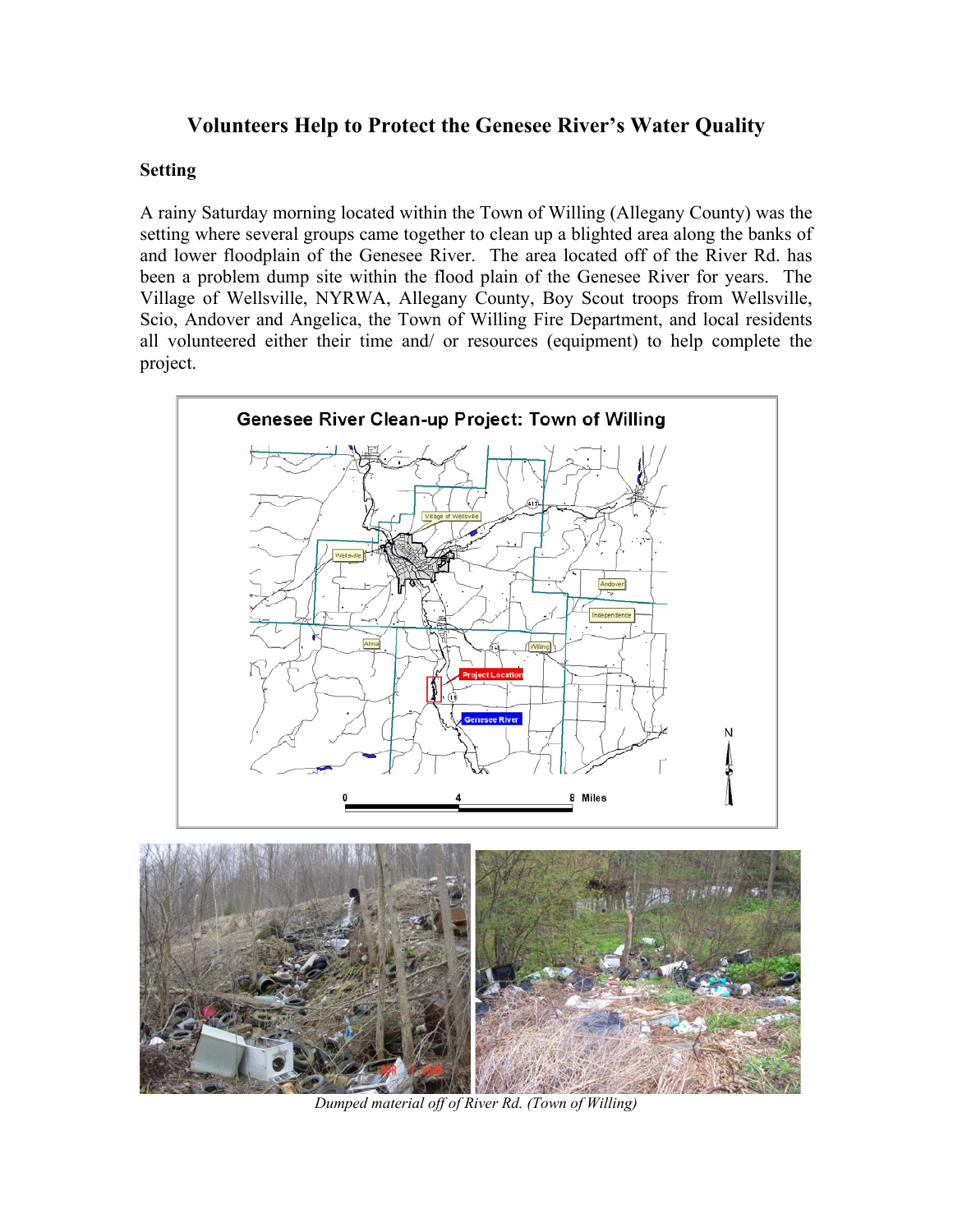#### **Planning for the Event**

As with all successful outreach projects, deliverables have to be set. The Village of Wellsville Water Department and NYRWA formally planned out what they wanted to accomplish and then how they were going to get the project done. The first deliverable was based on protecting public health and reviving the natural resource's condition. The Village was concerned with its drinking water source quality based on the nature of materials that had been dumped and its close location from the Village's water intake (miles upstream from the intake). The second deliverable wanted was the project making a positive statement to the surrounding community. It was the hope of the Village that the project would show the magnitude of the current situation, and the work required to clean the area up. This would bring attention to the area and hopefully deter future dumping within the area. Third, the Village Water Department and NYRWA discussed the resources that would be required to complete the project. The magnitude and the types of material at the dump site made it evident that this situation couldn't be rectified without the cooperation of others.

The next task was to assemble a group, hopefully a large work force, to effectively clean the dump site. In order to make a loud public statement the Water Department wanted to utilize locals who had a vested interest in the community. Discussions were held and the consensus choice was local boyscout troops. This decision was based on two main reasons. Reason one was that as an organization the Boy Scouts have had a long history of being excellent environmental stewards. Reason two was the Boy Scouts are a highly visible organization. The Village Water Department and NYRWA knew if they were to become involved, it would be hard for municipalities to deny the asked-for assistance. Contact was made to the District Commissioner of the Allegheny Highlands Council, the project was described, a site visit ensued, and then a verbal commitment of assistance was pledged by the commissioner on behalf of the Boy Scouts.

Realizing equipment would needed in addition to manpower the core group of planners (Village Water Department, NYRWA, and the District Commissioner) contacted the local newspaper. The planner's intent was to get an article written that described the problem dump site and the challenges that would be faced cleaning the site. The article was published and soon after a response by the Allegany County Legislative Public Works Committee was sent stating that disposal fees would be waived and equipment would be provided. In addition to the County resources the Village of Wellsville promised to provide needed equipment.

# Lawmakers to help Boy Scouts, others clean up Genesee River

By MELANIE STREETER TIMES HERALD

BELMONT -- Allegany County legislators want to do<br>
what they can to help the Boy<br>
Scouts and other volunteers<br>
clean up several sites along the<br>
River Road in the town of Willing that are fouling the Genesee River watershed.

Legislator Dwight Fanton, R-Willing, chairman of the Public Works Committee, told other committee members this past week about the upcoming project. With a potential late spring timeline, Scouts and volunteers will clear away debris tossed from the side of the road, an

ongoing problem in that area.<br>"It's been an informal dump<br>for years," Mr. Fanton said. The Boy Scouts want to do this<br>as a community project, and they will need our help, proba-<br>bly with equipment to haul the bigger stuff, and some hoppers<br>for disposal."

debris is located on a bank, directly under a sluice pipe that<br>runs spring water under the rand. The pile includes old<br>washing machines, rusted out<br>gas tanks, mattresses, tires and animal carcasses, along with<br>bags of trash and other types of refuse. Water from the spring<br>tumbles through the garbage before reaching the river.

Cleaning up the mess is a<br>project first proposed by Joshua project inst proposed by Joshua<br>Bossard, a source water protec-<br>tion specialist with New York<br>Rural Water Association, and<br>Dana Harris, Wellsville Water<br>Treatment Plant superintendent

Mr. Bossard conducted a study of potential pollution<br>sources for the village water,<br>intake last year. He found a number of sites along the River Road that need to be cleaned

up.<br>He and Mr. Harris contacted<br>Steven Allen, the Boy Scouts' Seneca District commissioner.

The largest concentration of Mr. Allen said the project offers a variety of opportunities for the<br>a variety of opportunities for the<br>Scouts, and he hopes to conduct<br>the cleanup in conjunction with a camping weekend at the<br>scouts' property in Willing. He<br>said he will also ask Cattaraugus County Scouts to<br>join in the effort.

"It's amazing, the response "It's amazing, the response<br>we've seen from the communi-<br>ty." said Mr. Harris. "The<br>Willing Fire Department has<br>also signed on to help out."<br>Mr. Bossard said he has a

number of meetings planned in coming months to iron out more details. He said a meeting with state Department of Environmental Conservation officials March 8 will help deter-

mine whether any special permits are needed. He also plans to meet with Boy Scouts officials again, and

to meet with the Allegany County Board of Legislators and<br>the Willing Town Board.<br>"This project is really gaining<br>momentum," Mr. Bossard said.

*Article excerpt from the Olean Times Herald*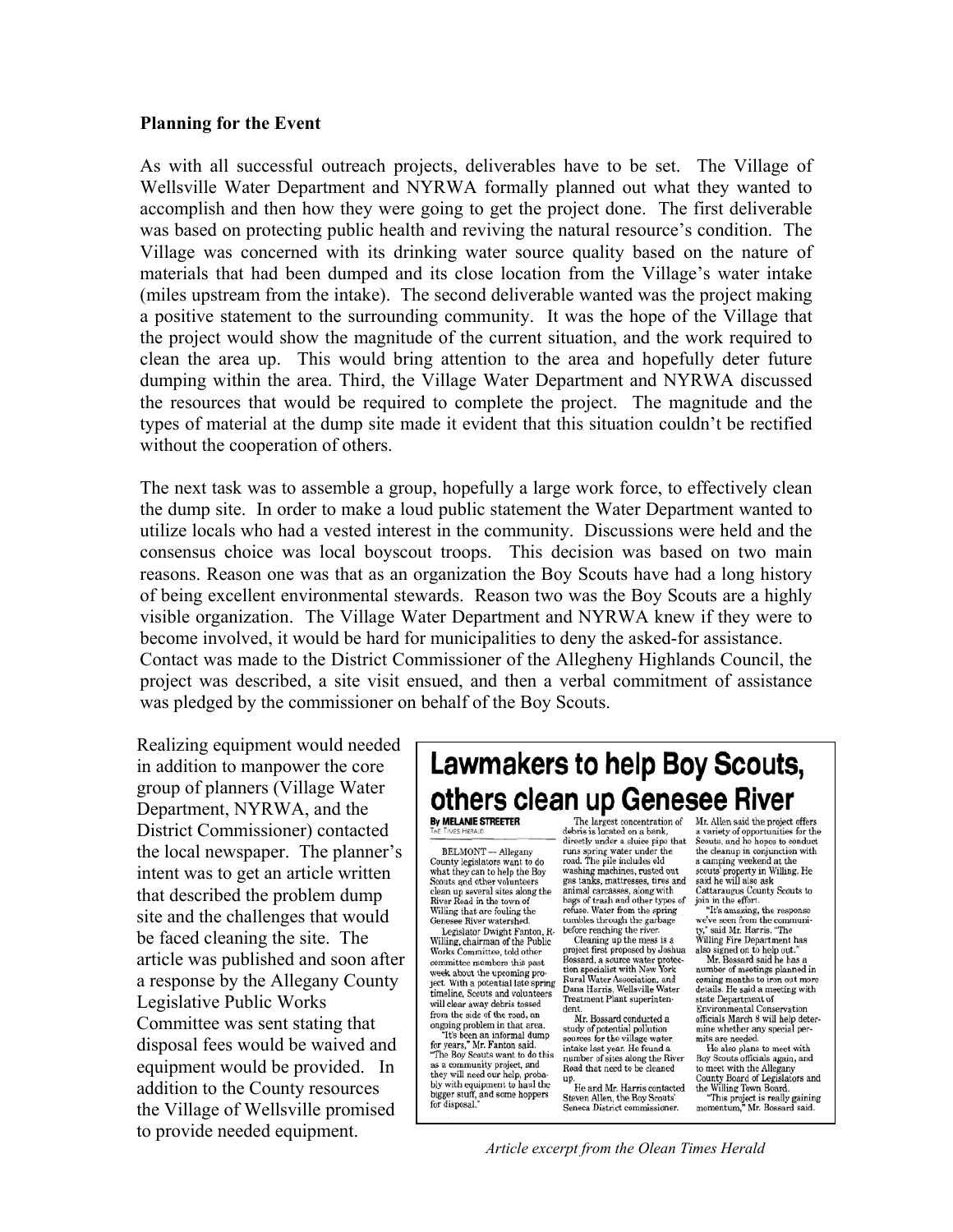### **Clean Up Day**

Saturday May  $6<sup>th</sup>$  was the day that was agreed upon by the core planners to perform the clean-up event. As with many scheduled outreach events things didn't go as originally planned. The challenges started with the inclement weather. The weather had caused the planned entry point (down within the floodplain off of River Rd.) inaccessible with mechanized equipment. The original plan was to remove the larger items (tires, washing machines, automobile parts, refrigerators, etc) with a Village-owned back-driving the materials along a county-owned trail (approximately one mile) up to the two 40 cubic foot dumpsters that had been provided by the County Public Works Department. The conditions had to be dealt with due to the fact that rescheduling with the volunteers (Boy Scouts) would have been near impossible due their other scheduled obligations.

Fortunately the local volunteers had a solution for the removal of the larger items. Regarding the tires and moderately sized items the solution was to form a human chain up along the bank. One-by-one, items were passed up the slope to a staging area off of the road in which items were separated into piles (tires, white goods-metal, and trash). This process took most of the day which was a testament to the amount of debris that had been dumped in the area over the years. At the same time the human chain was going on, individuals had to remove the materials from the staging area and transfer them to the dumpsters (which had been placed one mile south of the landing area-based on the original entry point). A few volunteers had then scouted and found a second entry point that would be accessible



with an ATV and attached trailer. This small group (comprised of adults) then took multiple trips to remove the large materials via the ATV. This work starting at 8:30 am went on until approximately 3:30 pm.